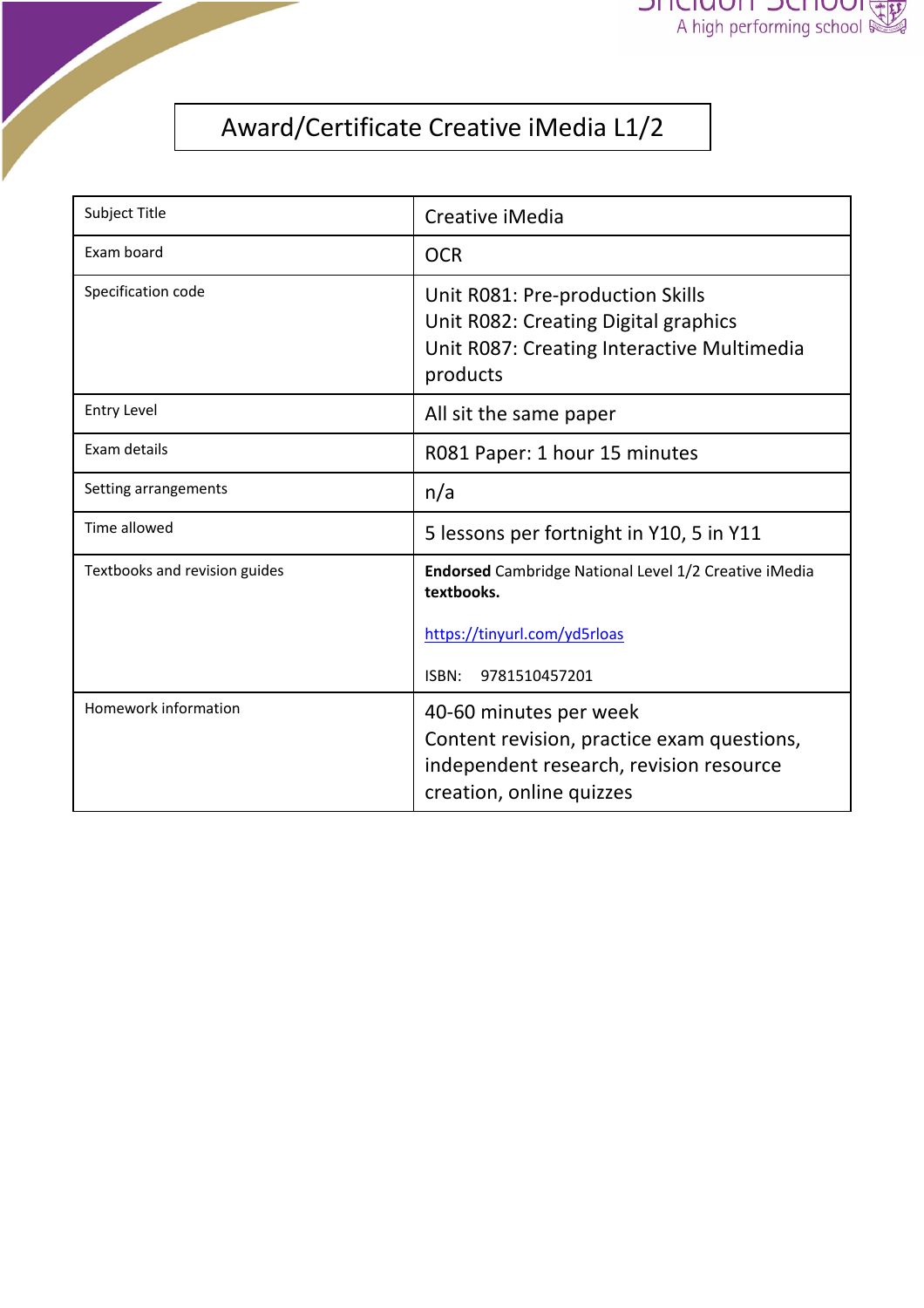| Term           | <b>Topics</b>                                                                                                                                                                                                                | <b>Skills</b>                                                                                                                                                                                                                                                                                                                                                                                                                                                        | Assessment                                                         |
|----------------|------------------------------------------------------------------------------------------------------------------------------------------------------------------------------------------------------------------------------|----------------------------------------------------------------------------------------------------------------------------------------------------------------------------------------------------------------------------------------------------------------------------------------------------------------------------------------------------------------------------------------------------------------------------------------------------------------------|--------------------------------------------------------------------|
| Y10<br>$1 + 2$ | R081 Pre<br>Production<br>Skills - Learn<br>purpose and<br>content of pre-<br>production                                                                                                                                     | Understand the purpose and uses of a range of<br>pre-production techniques: moodboard,<br>mindmaps, visualisation diagrams<br>Understand the purpose and uses of more range<br>÷<br>of pre-production techniques: storyboard,<br>scripts.                                                                                                                                                                                                                            | R081-through<br>practice questions<br>R082 - through<br>coursework |
|                | <b>R082 Creating</b><br><b>Digital Graphics</b><br>– Learn<br>properties and<br>purpose of<br>digital graphics                                                                                                               | Understand the properties of digital graphics,<br>÷,<br>know where and how they are used: be able to<br>write about file formats and the properties of<br>digital images and graphics.<br>Understand the purpose of digital graphics, how<br>÷,<br>their design and layout is influenced by the<br>purpose and audience                                                                                                                                              |                                                                    |
| $3 + 4$        | <b>R081 Pre</b><br>Production<br>Skills - planning<br>of pre-<br>production                                                                                                                                                  | Understand client requirements, target<br>audience; understand how to plan pre-<br>production of a creative digital media product to<br>a client brief<br>Be able to create work plans and production<br>÷<br>schedules -hardware, techniques and software<br>used -health and safety, legislation.                                                                                                                                                                  | R081-through<br>practice questions                                 |
|                | <b>R082 Creating</b><br><b>Digital Graphics</b><br>- Learn and plan<br>the creation of<br>digital graphics                                                                                                                   | Understand and be able to identify client<br>$\Box$<br>requirements, target audience; create work<br>plan, visualisation diagram, identify assets and<br>resources, understand how the legislation of<br>copyright applies to their work<br>Be able to source digital graphics; understand<br>technical compatibility of images; be able to<br>use tools and techniques                                                                                              | R082 - through<br>coursework                                       |
| $5 + 6$        | R081 Pre<br>Production<br>Skills-<br>Understand<br>production of<br>pre-production<br>documents<br><b>R082 Creating</b><br><b>Digital Graphics</b><br>$-c$ reate the<br>digital graphic<br>and review the<br>digital graphic | Be able to create moodboard, mind map/spider<br>diagram, visualisation diagram, storyboard,<br>script<br>Be able to use properties and limitations of file<br>formats for still images, audio and moving<br>images, naming conventions and version control<br>Be able to create new digital graphics using a<br>range of editing techniques; saving/exporting<br>graphics in different formats<br>Be able to review a completed graphic against a<br>specific brief. | R081-through<br>practice questions<br>R082 - through<br>coursework |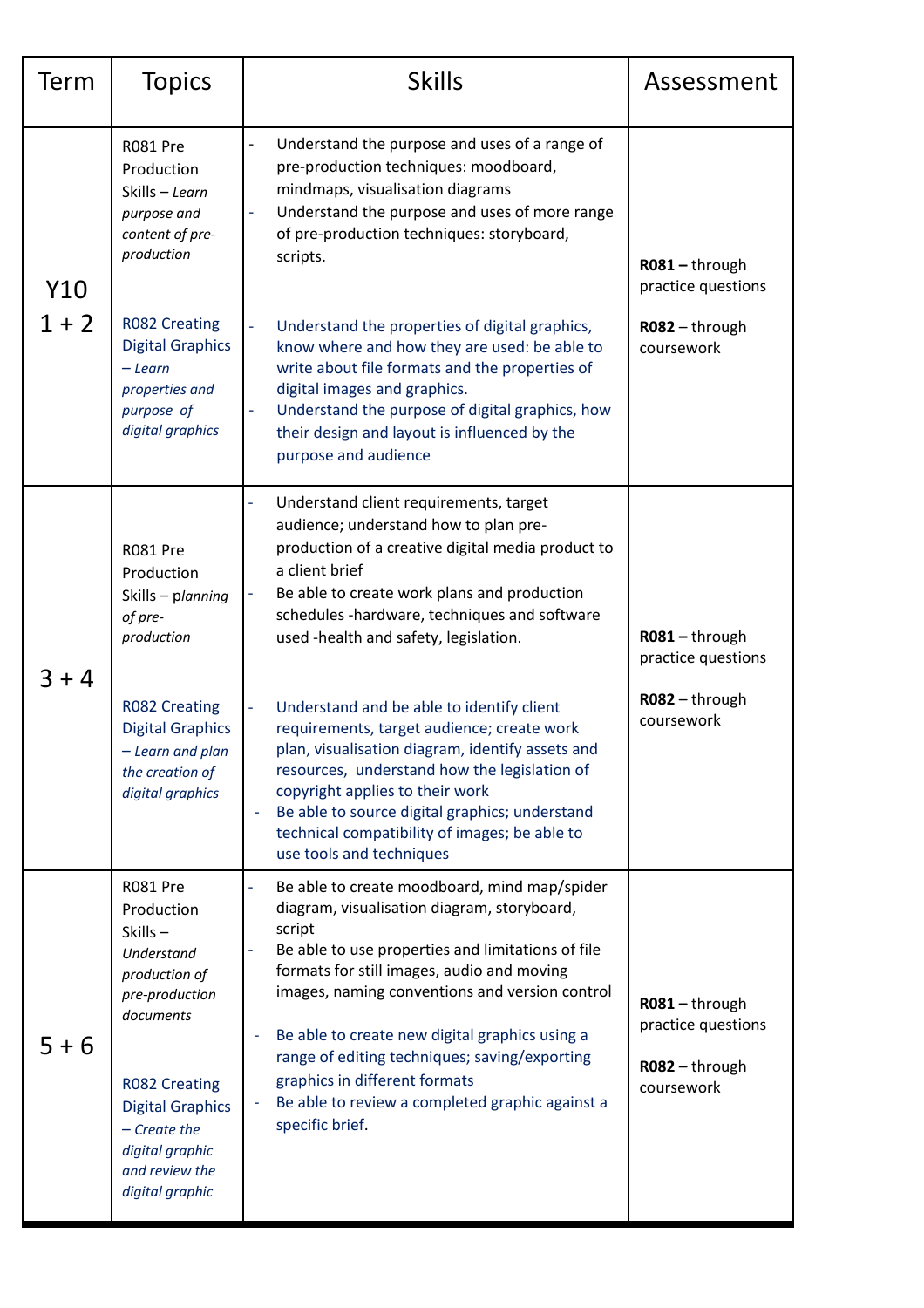| Y11<br>1 | R081 Pre<br>Production<br>Skills - Learn<br>how to review of<br>pre-production<br>documents<br>R085 Web<br>Design - Learn<br>the properties<br>and features of<br>multipage<br>websites<br><b>R089 Creating</b><br>Digital Video -<br>Understand the<br>uses and<br>properties of a<br>digital video<br>sequence | Understand and be able to review pre-production<br>documents by critically commenting on someone<br>else's work.<br>Explore and be able to understand/explain the<br>different properties, purposes and features of<br>multipage websites, devices used to access internet,<br>impact of internet connection<br>Understand the purpose of digital video products<br>and where they are used; understand the video<br>formats and thei properties                                                                                   |  |
|----------|------------------------------------------------------------------------------------------------------------------------------------------------------------------------------------------------------------------------------------------------------------------------------------------------------------------|------------------------------------------------------------------------------------------------------------------------------------------------------------------------------------------------------------------------------------------------------------------------------------------------------------------------------------------------------------------------------------------------------------------------------------------------------------------------------------------------------------------------------------|--|
| 2        | <b>R081 Pre</b><br>Production<br>Skills - Review<br>of pre-<br>production<br>documents<br><b>R085 Web</b><br>Design - Learn<br>how to plan a<br>multipage<br>websites<br><b>R089 Creating</b><br>Digital Video -<br>Plan a digital<br>video sequence                                                             | Activities of reviewing pre-production documents.<br>Be able to plan a multipage website: understand and<br>identify client requirements, target audience; create<br>a work plan, site map, visualisation diagram, test<br>plan; understand legislation in relation to the use of<br>graphics used in the website<br>Be able to plan a digital video sequence: identify<br>client requirements, target audience; produce work<br>plan, storyboard, shooting script, appropriate<br>software and equipment, understand legislation. |  |
| 3        | R085 Web<br>Design $-$<br><b>Understand how</b><br>to create a<br>multipage<br>website using<br>multimedia<br>components<br><b>R089 Creating</b><br>Digital Video -<br>Learn skills to<br>Create a digital<br>video sequence                                                                                     | Be able to source and import assets; use a range of<br>features of software to create a multipage website<br>including embedding content.<br>Be able to create and edit a digital video sequence<br>by recording, adding sourced footage and other<br>assets; use software features to produce, edit and<br>enhance the video sequence.                                                                                                                                                                                            |  |